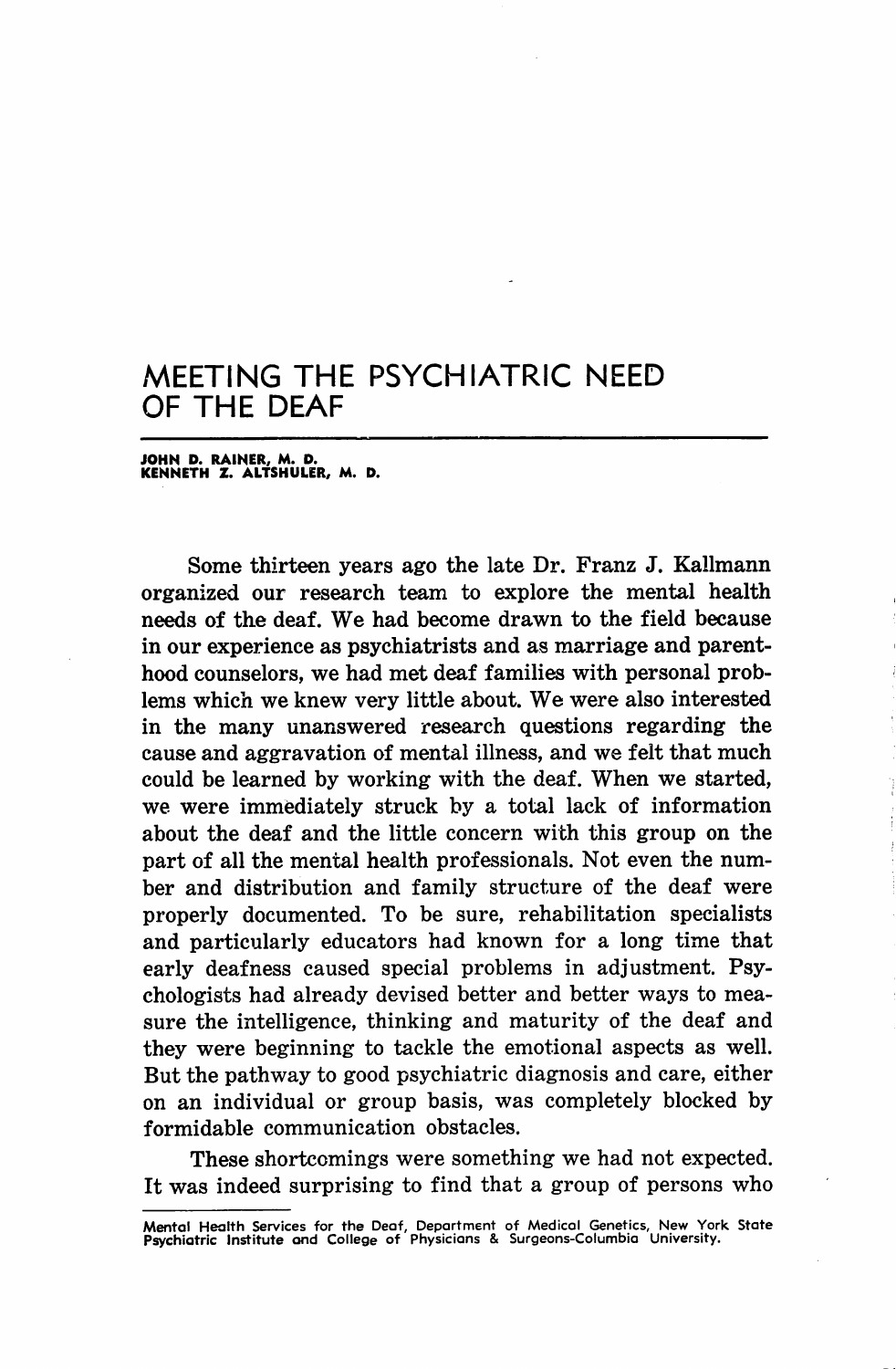needed help so badly in an area which had so many unsolved problems was neglected by psychiatry. Probably it was not just ordinary disinterest or laziness, for the soundless world of the deaf has for many people an unconscious association with the absence of life, with impenetrability, and with no hope of meaningful contact. These more subtle anxieties must have contributed to keep people from the field.

In retrospect, this attitude seems hard to believe. How different in these thirteen years of work with the deaf has been the experience of all of our team who have ventured to explore this difficult territory. In the early visits to wards in our State hospitals, it was necessary to move from building to building looking for deaf patients, many of whom were there for decades. Although our skills at manual communica tion were elementary at that time, we were as inspired as the patients by the awakening contact, the opportunity they had for real communication for the first time in years. All of those connected with our program, from physicians to ward atten dants, developed a dedication, a fascination, and a loyalty which could not have been predicted. These feelings were pos sibly aroused by the inherent interest in the problems of the work, possibly by meeting the challenge of doing the impos sible and possibly by the gratification of success. Perhaps these feelings were stimulated by some special emotional sat isfaction in reaching the deaf. In any event, the inspiration brought about through feeling privileged to do the job is a type of staff dedication that bodes well for future work with the deaf by any group that attempts the task.

Our project for the deaf has moved through two distinct phases since 1955 and is now in its third phase. These may be described in sequence.

Little was known at the outset of the program in 1955, so we made our first task that of obtaining a broad and first hand knowledge of the deaf in all their areas of life perfor mance, as well as the extent of their psychiatric problems. We combined a program of psychiatric guidance in the form of an outpatient clinic with an extensive research program.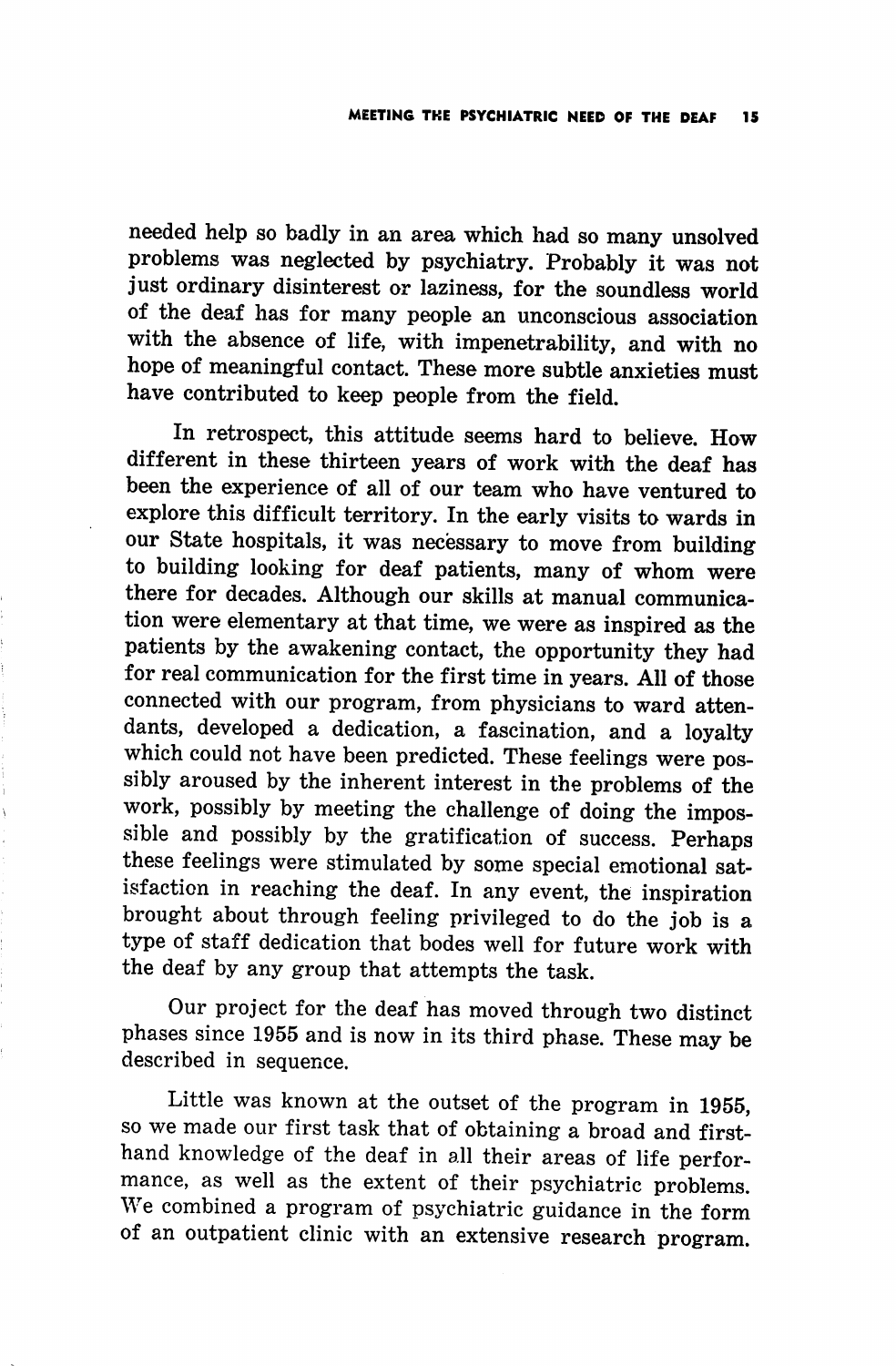Preparing lists of names, addresses, ages and family relationships of all deaf persons that we could find in New York State, we made trips to all areas of the State and interviewed a sample of 300 deaf families. Deafness was described as a stress-producing hearing loss from birth or early childhood, rendering a person incapable of effecting substantial audi tory contact with the environment. Through our efforts we built up a list of nearly 12,000 names and addresses of deaf persons over the age of 12.

In our interviews we were looking for data on education, on preparation for life, family living, for job achievement, and for patterns of community socialization. The results of these researches have been published in the book Family and Mental Health Problems in a Deaf Population, and only a few of them may be summarized here. Educational findings indi cated that all of the deaf persons who were interviewed had had some formal education; almost 4% had more than a high school education, but about 16% had left school-without graduating-before the age of 16. The findings in the area of preparation for family life were less satisfactory. Of the women questioned, fewer than 20% had happy dating experiences during their school years and over half of them had no ex periences which could be described as dates at all. Most of the deaf parents admitted problems in rearing their children, es pecially their hearing children.

When it came to evaluating emotional disturbances and mental illness among the deaf, delinquency and crime cover ed the same categories as found in the hearing population. As with hearing, many of the lawbreakers among the deaf were from lower socioeconomic levels and were unemployed. It is interesting in view of our general findings in the area of personality that many of the offenses were of the impul sive, immature, and irresponsible nature. There were abso lutely no special treatment facilities to deal with these prob lems.

In the psychiatric realm proper we obtained our material during that first phase in three ways: First, the continuous survey of deaf patients who were in New York State mental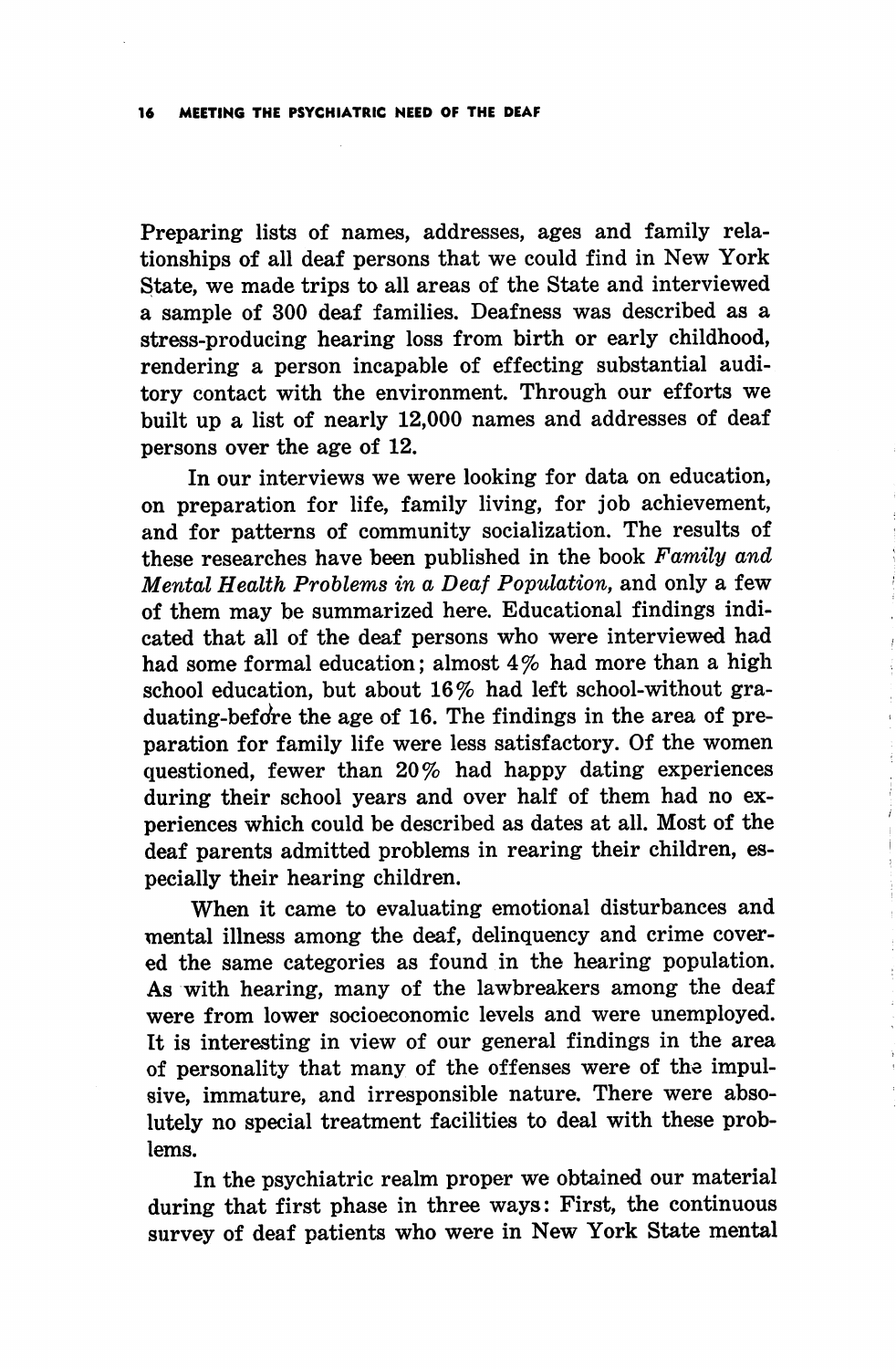hospitals; secondly, the evaluation and treatment of neurotic and psychotic individuals who came to our outpatient clinic for the deaf; and third, interviewing the families of many of our deaf patients.

In our outpatient clinic we saw over 200 persons during that first seven-and-a-half-year program. A good many of them were in the late adolescent group or early adult age. They were referred by schools, by the Division of Vocational Rehabilitation, by agencies and organizations for the deaf, by private physicians, and, as the project became better known, through families, friends or self. Almost every psychiatric disorder was seen, including psychotic, neurotic, and behavior syndromes. The job of making a psychiatric diagnosis in the deaf proved to be much harder than we thought, requiring a great deal of time, experience with the communication met hods of the deaf, and prolonged observation to uncover va rious clues of mood, attention span, and thinking.

Various methods of psychotherapy were modified for the deaf and applied according to the motivation of the individual patient, and we soon learned that psychotherapy was ineffec tive unless it was coupled with opportunities for social and vocational rehabilitation and family cooperation.

In the hospitals, the number of patients found on our ini tial surveys was surprisingly large, about 230 in all, or about twice as many as one would expect for the same-sized hearing population. The diagnostic distribution of these patients was similar to that for the hearing population, including about half with a diagnosis of schizophrenia. Many hospitalized cases were diagnosed "psychosis with mental deficiency", but we found that a good number of these were not actually re tarded but had poor communication skills and some other emotional disturbance. In some cases there was retardation and deafness, both of which derived from the same early ill ness. It was interesting that neither alcoholism or severe de pressions were common among the deaf, a finding that we came to feel had to do with a certain limited emotional involve ment with their parents in early life which tended to protect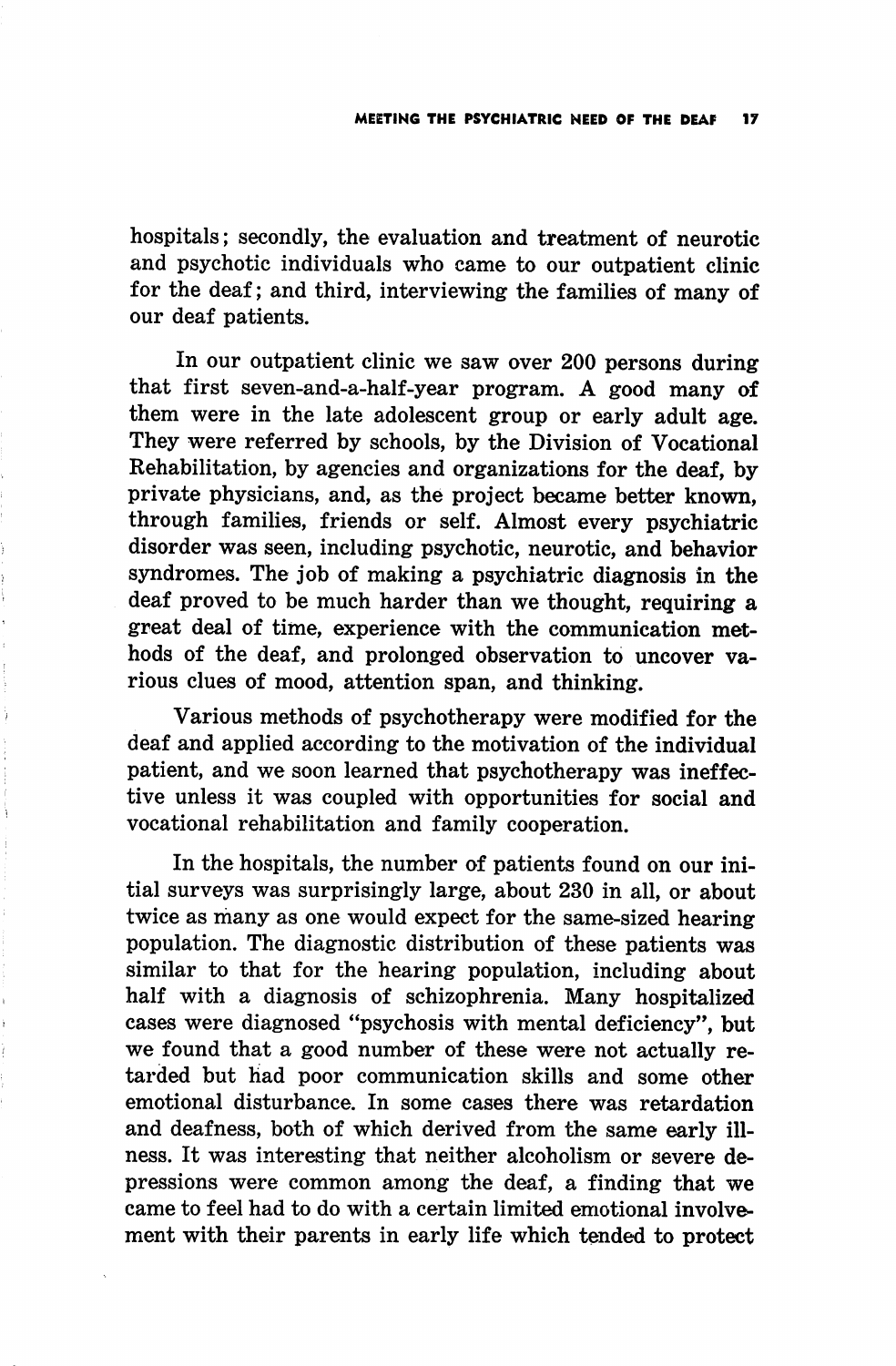them against the usual depressive reaction to losses later on. Another finding was that paranoid symptomatalogy, suspiciousness, was not a prime finding among deaf patients. Ac tually, persons with early total deafness seemed to us in many cases to be very trusting, in contrast to persons deafened later in life who may show a tendency toward oversensitivity.

Among the deaf the length of hospitalization at that time showed a substantial increase compared to the hearing, and there were a large number who were in hospitals for more than five years, some even for longer than twenty years. In 1962, therefore, as the first phase of our work drew to a close, we felt that the most important need was for a more compre hensive psychiatric program, which would combine both inpatient and outpatient facilities. We needed a ward where deaf persons requiring hospitalization would not be lost to us but would receive further treatment under our direction. With recommendations by ourselves, by our advisory council, and by a large group of deaf leaders in the State, the Depart ment of Mental Hygiene set aside for our use a large ward at Rockland State Hospital. Situated some 20 miles from New York City, this institution is one with excellent clinical and re search facilities and access to community health services both of suburban Rockland County and of New York City. The ward itself was completely remodeled to house 30 deaf pa tients, 15 male and 15 female patients, and was designed as a model, self-contained unit for intensive psychiatric care and rehabilitation for the deaf. The original staff of the project was supplemented by a full-time psychologist, by social ser vice and guidance counselors, by an occupational therapy worker and a teacher of the deaf, and by a complete nursing staff - a head nurse, a practical nurse and 14 ward attendants, and all were trained in manual language.

We chose our first patients by reviewing carefully our list of deaf persons at other hospitals; finally we requested the transfer of five female patients whom we felt could be treated with some degree of success. These patients were soon supplemented by other female patients, and by the end of the year - after ward remodeling had been completed and the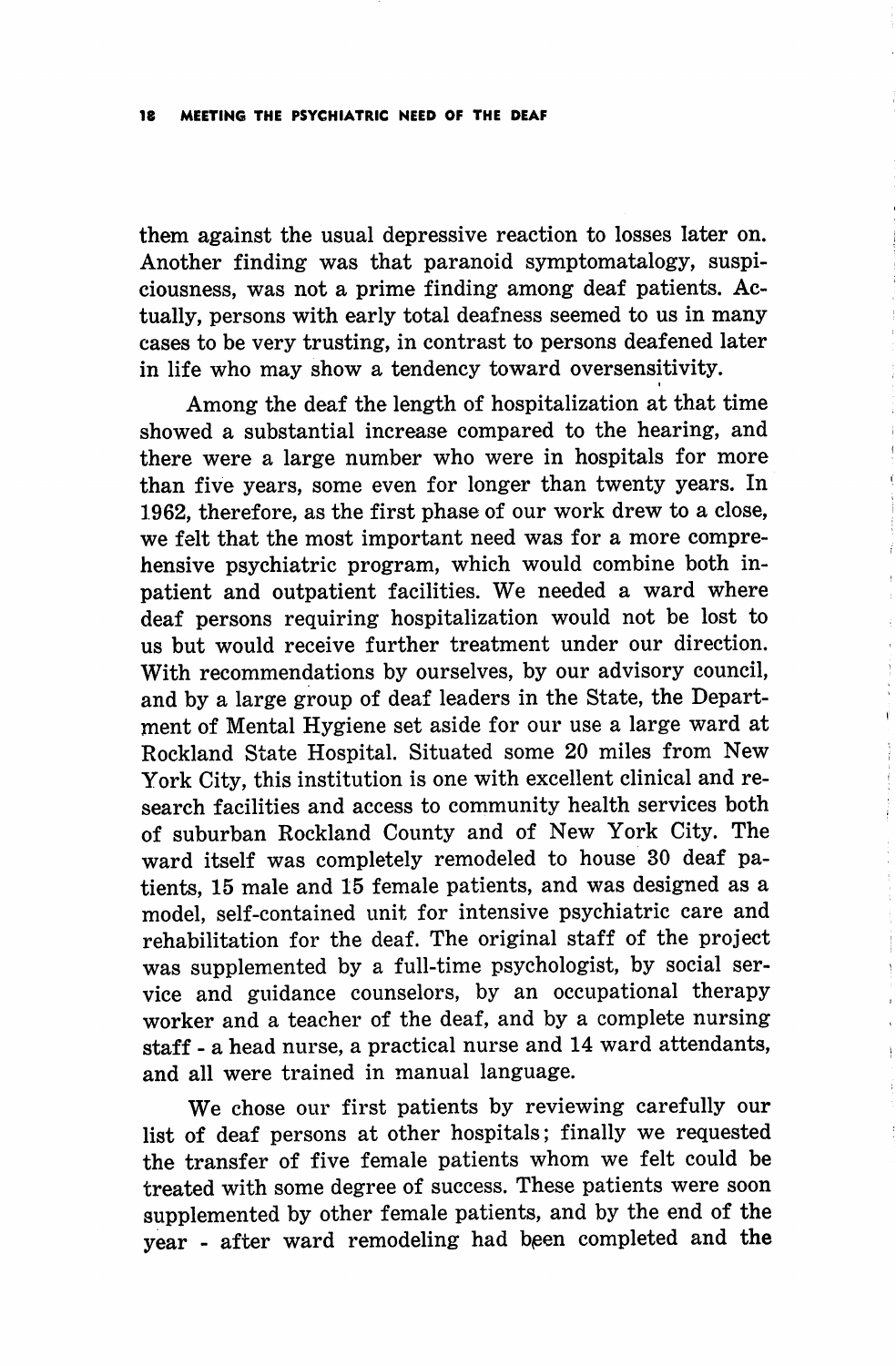staff had been well tuned to their new tasks - the male pa tients were admitted. Any deaf patient in a State hospital was eligible for admission to this ward after screening by one of our staff. Arrangements were also officially made for any patient to be returned to his original hospital if no further improvement could be expected, so as to make way for newer patients with a better prognosis. In the course of the first three years of the project however, only two patients had to be so transferred back.

With individual psychotherapy and drug treatment, davby-day problems to handle, and relatives visiting twice a week with special questions, the ward program developed rapidly. One of the most exciting developments has been the group therapy program for the deaf, begun soon after the ward opened. At first the patients brought up in group sessions only day to day problems and minor complaints of a concrete nature. They found it hard to see their own role in these problems, but then gradually they began to talk about each other and then about themselves. After a few months they requested the sessions to be increased from once to twice and then to three times a week. As its members began to show greater awareness of each other, to be interested in one an other and to recognize illness and change in themselves and in their fellow patients, the group became a genuine dynamic force for improvement. Patients acted one upon the other. They interacted. They showed transference reactions towards the group therapist. For a while they even set up a kind of ward government which was short lived only because it was too easily dominated by patients with a psychopathic bent. The concept of group therapy was so successful that it was later extended to patients' relatives on visiting days.

Along with the individual and group therapy and other forms of psychiatric treatment, a special program of occupa tional therapy and rehabilitation was set up for each patient from the time he was admitted until the time he was dis charged. The rehabilitation counselor obtained as much infor mation as possible about the patient's potentials, interests,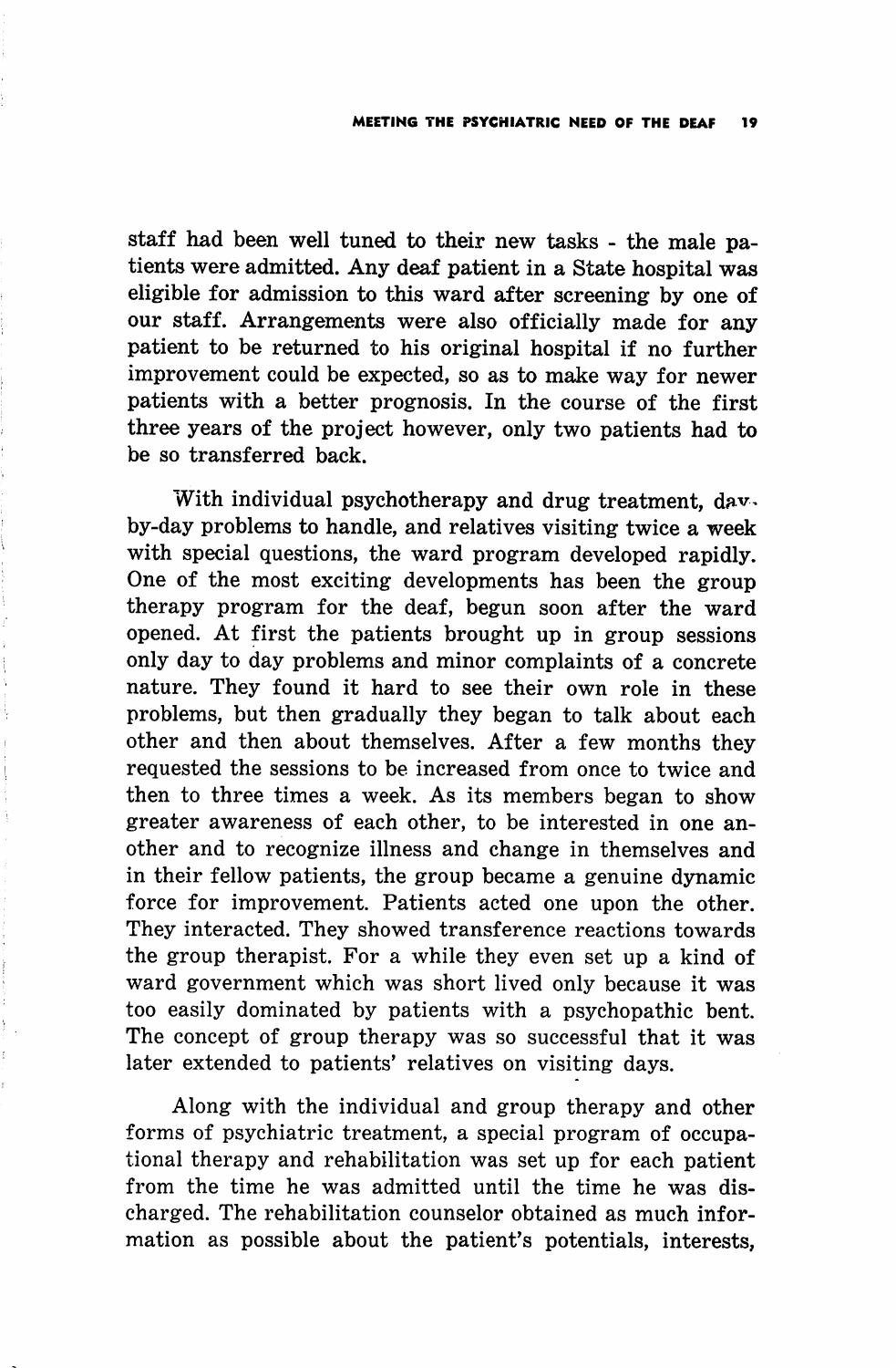and abilities, and the occupational therapy workshop was used as a place to motivate him to work. Many patients graduated to other vocational shops in the hospital and some patients were found jobs after discharge who had not worked for many, many years.

The results of the three years of the pilot program in this ward, coupled with the continuation of the outpatient clinic and provision of aftercare outpatient treatment to dis charged patients, are documented in the second volume put out by the project entitled Comprehensive Mental Health Services for the Deaf. This book describes how the inpatient ser vice rotated 50 patients through its 30-bed ward during its first three years of operation. Of these, 22 were discharged and only two of the discharged patients had to return to the ward. During that same three year period about 120 new pa tients applied to the outpatient clinic and about one quarter to one third of them showed definite improvement in spite of a dismal prognosis.

A very heart-warming outcome of the hospital program was the genuinely growing interest of the deaf community in mental health. In 1958 while doing our original research, we had encountered a certain amount of concern and suspicion by members of the deaf community in New York who felt that they were being labeled as mentally ill and that attempts were being made to pry into their personal lives. At that time we invited a large group of deaf leaders to New York for a one-day conference in which the purposes of the whole pro gram were explained; it was also certainly indicated that we did not feel that the deaf had more mental problems than anyone else, but probably had just as many without any re course for help. A greater understanding was shown by many deaf people after this meeting, but it was not until our ward was under way for a year that a Mental Health Association of the Deaf was formed comprising deaf volunteers who visited the ward at regular intervals, gave parties and presents to the patients, took some of the patients on outings and so on. This Mental Health Association of the Deaf has even run a number of instructional programs in New York at which -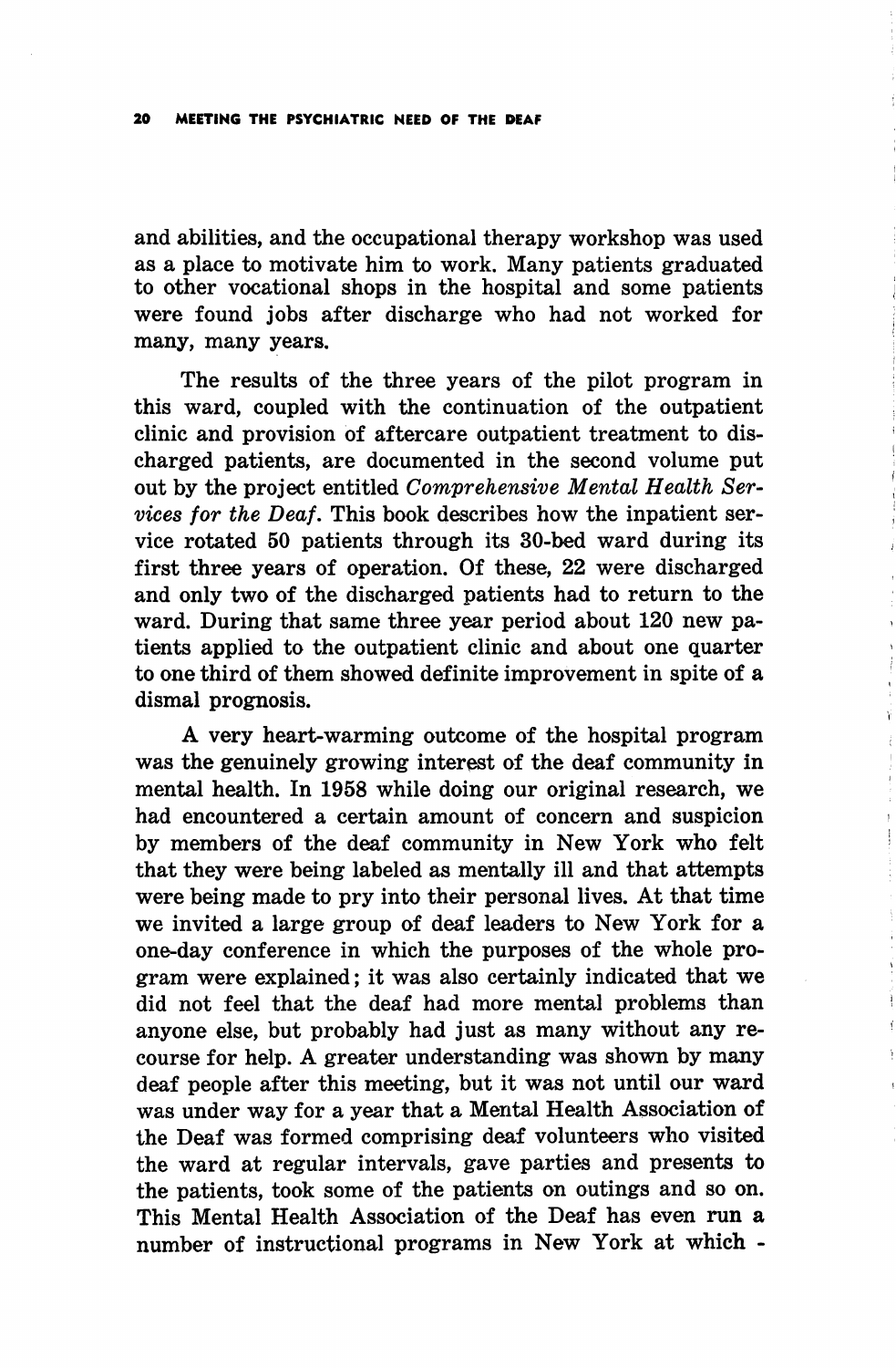turning the tables from the early days - the deaf community invited us to speak, and themselves staged dramatic produc tions depicting the return of mental patients to the commu nity and making every effort to dissipate the stigma of mental illness.

We are presently in the third phase of our work, the phase of rehabilitation and prevention. The clinical demon stration program just discussed was taken over by the State as part of its permanent mental hygiene facilities, a historic development both for psychiatry and for the deaf. But in our work we saw a great further need to extend the principles of mental hygiene from the patient back into the schools and families and forward into the areas of rehabilitation and social service. Therefore in April 1966 our current project be gan, built upon the research and the clinical facilities of the previous work. In the preventive area, it provides for the de monstration of methods of consultation, case finding, early diagnosis and preventive group therapy for pupils in schools for the deaf, and for group and individual family guidance for parents of these pupils and discussions with teachers and house parents regarding emotional development and behavior al problems. It also includes lectures, conferences and group discussions with deaf leaders and organizations of the deaf and with the psychiatric community at large. Two national workshops have been held at which the organization, methods and early highlights of this work have been reported, one for psychiatrists and one for other professional groups in mental health.

In the rehabilitation sphere, the current program pro vides for exploration of halfway house and day care pro grams, for more effective and specialized vocational rehabi litation and for more personalized guidance of family, voca tional and community adjustment, for all deaf patients. So far this program seems to have justified our early hopes. By adding halfway house and day care services, and improving our liaison with vocational rehabilitation services, we have been able to even better our earlier results. Considerations of space prevent a detailed report, but after two years we can